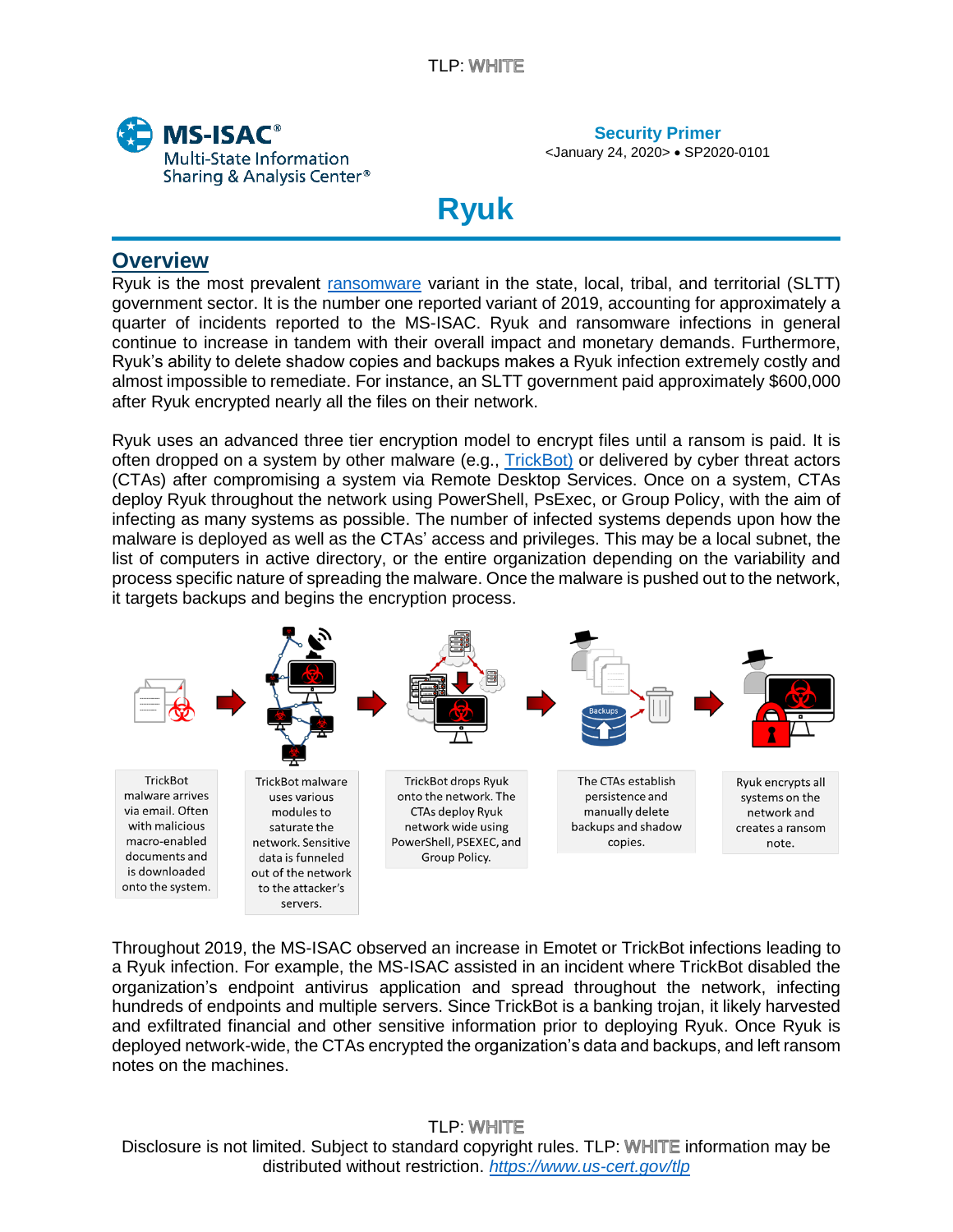#### **TLP: WHITE**

Previously, Ryuk ransom notes contained a message and a ransom amount, but have since evolved over time. Throughout most of 2019, the ransom note did not list a ransom amount and only contained a message and email address (see Figure 1). However, current Ryuk ransom notes are more simplistic and only include an email address, the ransomware's name, and the statement "balance of shadow universe" (See Figure 2). The CTAs demand payment via Bitcoin cryptocurrency and direct victims to deposit the ransom into specific Bitcoin wallets. In the SLTT government sector, the ransom demand is typically between \$100,000-\$600,000, which as of 12/19/19 is approximately 14-84 Bitcoins. Notably the ransom demand appears to be determined by an organization's assessed ability to pay and the sensitivity of the data affected. It is highly likely the CTAs account for characteristics like industry, solvency, subscription to cyber insurance, and network saturation when calculating ransom demands. Furthermore, the CTAs have been known to negotiate with victims and adjust the initial ransom amount.

| <b>File Content</b>                                                                                                                                                                                                                                                                                                                                                |                                                              |                   |                        |                                             | Figure 1 |
|--------------------------------------------------------------------------------------------------------------------------------------------------------------------------------------------------------------------------------------------------------------------------------------------------------------------------------------------------------------------|--------------------------------------------------------------|-------------------|------------------------|---------------------------------------------|----------|
| Hex   Text   Filtered   Natural                                                                                                                                                                                                                                                                                                                                    |                                                              |                   |                        |                                             |          |
| Your network has been penetrated.<br>All files on each network host have been encrypted with a strong algorithm.<br>Backups were encrypted too.                                                                                                                                                                                                                    |                                                              |                   |                        |                                             |          |
| Shadow copies also removed, so F8 or any other methods may damage encrypted data but not recover.<br>Only we have exclusive decryption software, suitable for your situation.                                                                                                                                                                                      |                                                              |                   |                        |                                             |          |
| More than a year ago, world experts recognized the impossibility of such encryption deciphering by any means except the original decoder.<br>No decryption software is available in the public.<br>Antivirus companies, researchers, IT specialists, and any other persons cannot help you to decipher the data.                                                   |                                                              |                   |                        |                                             |          |
| Decryption takes from ten minutes up to several hours.<br>It is performed automatically and doesn't require from you any actions except decoder launching.                                                                                                                                                                                                         |                                                              |                   |                        |                                             |          |
| DO NOT RESET OR SHUTDOWN SYSTEM files may be damaged.<br>DO NOT DELETE readme files.                                                                                                                                                                                                                                                                               |                                                              |                   |                        |                                             |          |
| To confirm our honest intentions. Send 2 different random files and you will get them back decrypted.<br>It can be from different computers on your network to be sure that one key decrypts everything.<br>We will unlock 2 files for free.<br>To get info (decrypt your files) contact us a<br>SirkingDestro90@protonmail.com<br>RyeleeKuramoto90@protonmail.com |                                                              |                   |                        |                                             |          |
|                                                                                                                                                                                                                                                                                                                                                                    |                                                              |                   |                        |                                             |          |
|                                                                                                                                                                                                                                                                                                                                                                    | You will receive btc address for payment in the reply letter |                   |                        | file:///C:/RyukReadMe.html                  |          |
| Ryuk                                                                                                                                                                                                                                                                                                                                                               |                                                              |                   |                        | Q Search<br>file:///C:/RyukReadMe.html<br>C | ≡        |
| No system is safe                                                                                                                                                                                                                                                                                                                                                  |                                                              |                   |                        | Cindy.Baker.1974@protonmail.com             |          |
| $\epsilon$                                                                                                                                                                                                                                                                                                                                                         |                                                              |                   |                        |                                             |          |
| <b>File Content</b>                                                                                                                                                                                                                                                                                                                                                |                                                              | <b>Properties</b> | <b>Hex Interpreter</b> |                                             |          |
| <b>File List</b>                                                                                                                                                                                                                                                                                                                                                   |                                                              |                   |                        |                                             |          |
| 800 / K 3 0<br>$\Box$ $\blacktriangledown$ Name                                                                                                                                                                                                                                                                                                                    |                                                              | Path              | VEY O D Normal         |                                             |          |
|                                                                                                                                                                                                                                                                                                                                                                    |                                                              |                   |                        |                                             |          |
|                                                                                                                                                                                                                                                                                                                                                                    | <b>Ryuk</b>                                                  |                   |                        |                                             |          |
|                                                                                                                                                                                                                                                                                                                                                                    |                                                              |                   |                        |                                             |          |
|                                                                                                                                                                                                                                                                                                                                                                    |                                                              |                   |                        |                                             |          |
|                                                                                                                                                                                                                                                                                                                                                                    |                                                              |                   |                        |                                             |          |
|                                                                                                                                                                                                                                                                                                                                                                    |                                                              |                   |                        |                                             |          |
|                                                                                                                                                                                                                                                                                                                                                                    |                                                              |                   |                        | balance of shadow universe                  |          |
|                                                                                                                                                                                                                                                                                                                                                                    |                                                              |                   |                        | <b>Figure 2</b>                             |          |
|                                                                                                                                                                                                                                                                                                                                                                    |                                                              |                   |                        |                                             |          |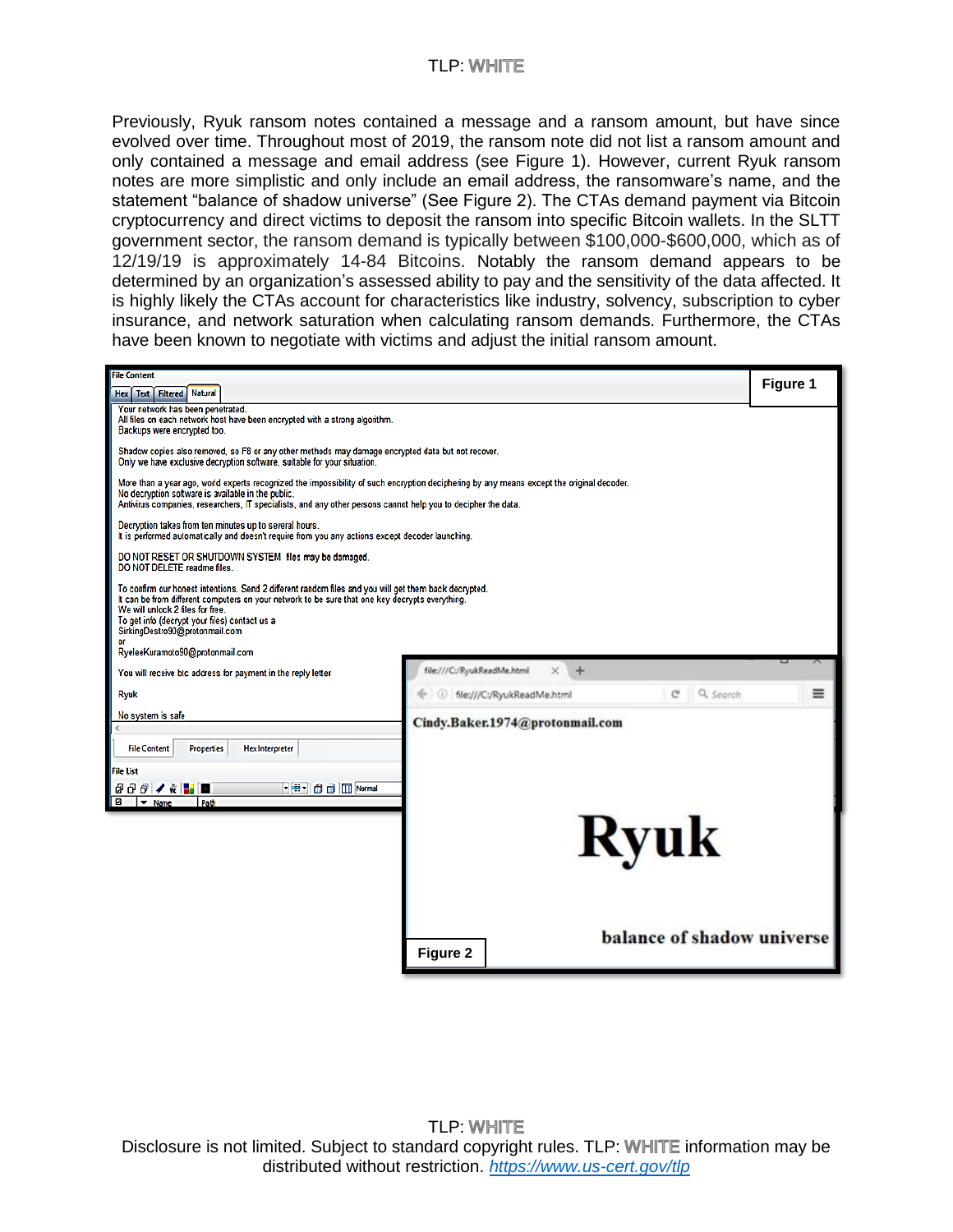## **Main Module**

#### **Initial Infection: Dropped**

Ryuk's main infection method is to be dropped on a system by other malware. It is difficult to recover and analyze the dropper because the main payload deletes the dropper after its initial execution. The dropper identifies a folder path to create a file for the payload. For older Windows systems, like Windows XP, the folder path would look like "*C:\Documents and Settings\Default\User*\"; whereas for Vista or newer systems, the path would look like "*C:\Users\Public*". The file will have a five-letter random name that is usually generated by the srand<sup>1</sup> and *GetTickCount<sup>2</sup>* functions. If the file creation fails, the dropper will then try to write into its own directory. The dropper contains 32 and 64-bit modules of the ransomware. Once the file is created, the dropper then checks what system is currently running and writes the appropriate module (32 or 64-bit) to it.

#### **Persistence**

Once executed, the main payload attempts to stop antivirus-related processes and services. It uses a preconfigured list to kill more than 40 processes and 180 services with *taskkill* and *net stop* commands. This preconfigured list includes antivirus processes, databases, backups, and document editing software. Additionally, the main payload establishes persistence in the registry and injects malicious payloads into several running processes.

To increase persistence, Ryuk makes changes to the registry allowing it to run the payload every time the user logs on. To achieve this, it creates a registry value under the Run Key using the windows command line *cmd.exe*. Ryuk then writes a Registry Run Key named *svchos* to "*HKEY\_CURRENT\_USER\SOFTWARE\Microsoft\Windows\CurrentVersion\Run*" with the executable as the key's target path. The naming of the Run Key is deliberate in order to look like the legitimate *svchost* process. Subsequently, Ryuk creates snapshots of all running processes via the *CreateToolhelp32Snapshot*(),duplicating this step to have two lists of running processes for comparison. The list of running processes are compared to *csrss.exe*, *explorer.exe*, and *lsass.exe*. The malware whitelists these processes to identify other running processes to inject the payload into, such as *taskhost.exe*.

Ryuk's anti-recovery techniques are more extensive and sophisticated than most types of ransomware, making recovery almost impossible without restoring from clean external offline backups. Ryuk's process injection allows the malware to gain access to the volume shadow service and delete all shadow copies, including those used by third-party applications. Ryuk starts by writing its content into a remote thread to execute its code via the *WriteProcessMemory*<sup>3</sup> and CreateRemoteThread<sup>4</sup> functions. Next, the malware runs a dropped .*bat* file, which contains multiple uses of *vssadmin.exe<sup>5</sup>* . Like other ransomware variants, Ryuk uses *vssadmin.exe* to delete shadow copies. However, it also uses an undocumented feature that allows it to resize the shadow copies storage, enabling it to delete third-party shadow copies. To delete the third-party shadow copies, the malware changes the size of the storage via the "*vssadmin resize shadowstorage*" command. The malware will then resize the default shadow volume size, setting

**TLP: WHITE** 

Disclosure is not limited. Subject to standard copyright rules. TLP: WHITE information may be distributed without restriction. *<https://www.us-cert.gov/tlp>*

 $\overline{a}$ <sup>1</sup> [Srand](https://docs.microsoft.com/en-us/previous-versions/f0d4wb4t(v%3Dvs.140)) function sets the starting point for generating a series of pseudorandom integers in the current thread.

<sup>&</sup>lt;sup>2</sup> [GetTickCount](https://docs.microsoft.com/en-us/windows/win32/api/sysinfoapi/nf-sysinfoapi-gettickcount) function retrieves the number of elapsed milliseconds since the system was started, up to 49.7 days.

<sup>3</sup> [WriteProcessMemory](https://docs.microsoft.com/en-us/windows/win32/api/memoryapi/nf-memoryapi-writeprocessmemory) function writes data to an area of memory in a specified process.

<sup>4</sup> [CreateRemoteThread](https://docs.microsoft.com/en-us/windows/win32/api/processthreadsapi/nf-processthreadsapi-createremotethread) function creates a thread that runs in the virtual address space of another process.

<sup>5</sup> [Vssadmin](https://docs.microsoft.com/en-us/windows-server/administration/windows-commands/vssadmin) Displays current volume shadow copy backups and all installed shadow copy writers and providers. Select a command name in the following table view its command syntax.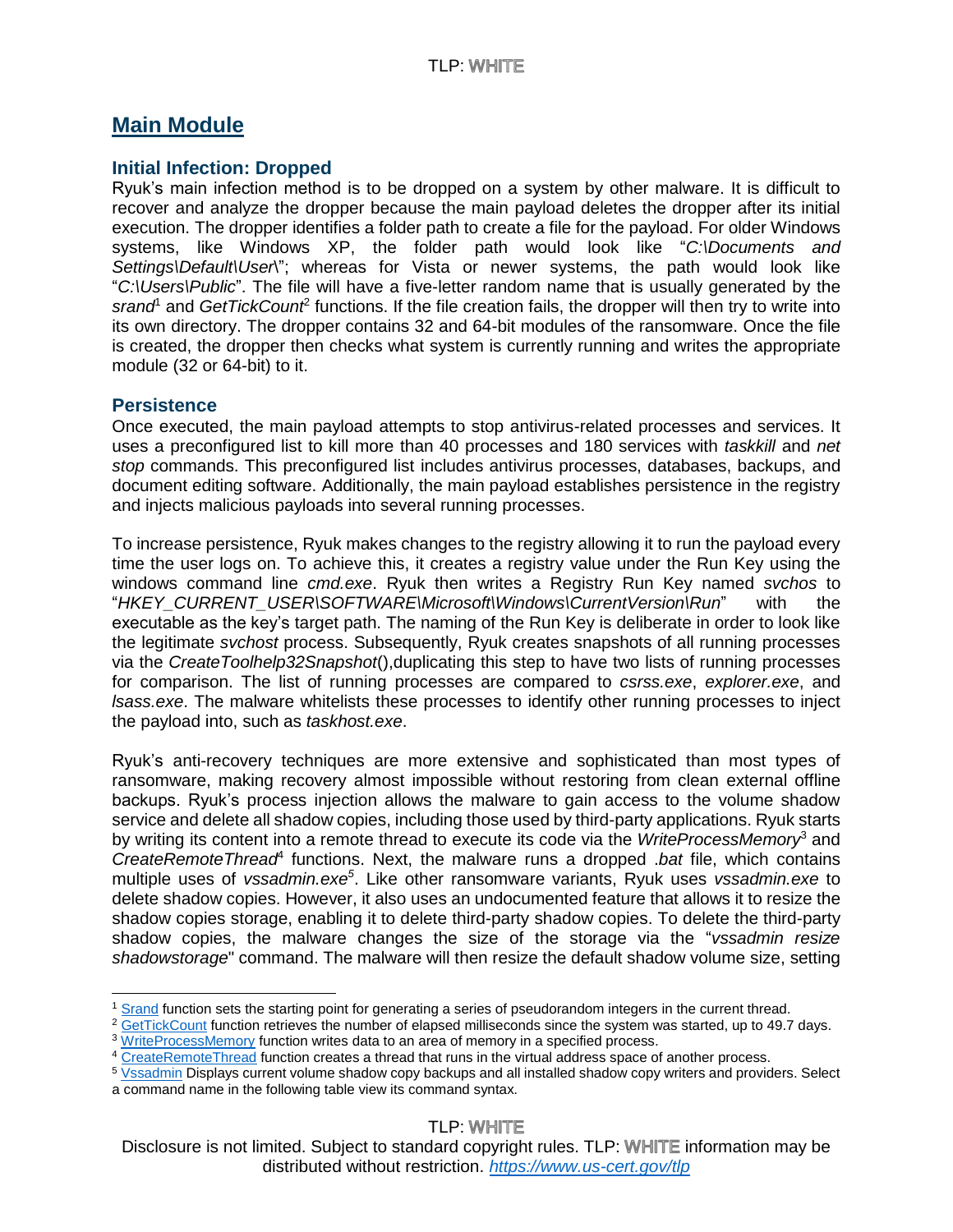it to unbound, which grants storage use of all available disk space. Once completed, the malware will run the delete shadow command via "*delete shadows /all/quiet*" to remove the files based on extensions and folder locations for shadow copies, including those created by third-party applications. Furthermore, it will search for and delete multiple files that have backup-related extensions and any backups that are currently connected to the infected machine or network.

#### **Encryption**

Ryuk uses RSA and AES encryption algorithms with three keys. The CTAs use a private global RSA key as their base encryption model. The second RSA key is delivered to the system via the main payload and is encrypted with the CTA's private global RSA key. Once the malware is ready for encryption, the final key is created in their three-key encryption model. The third key is an AES key that is created for each of the victim's files via the *Win32API* function *CryptExportKey*<sup>6</sup> . The AES keys created for the third key are then exported via *CryptExportKey* and encrypted using the second RSA key. Additionally, it uses the second RSA key for the *HExpKey* parameter<sup>7</sup>.

Ryuk scans the infected systems and encrypts almost every file, directory, drive, network share, and network resource. Ryuk attempts to encrypt all mounted network drives and hosts that have Address Resolution Protocol (ARP) entries. The malware also enumerates mounted drives using the *GetLogicalDrives* function and determines the drive's type via *GetDriveTypeW*. As long as the drives are not CD-ROM types, the files will be encrypted. Ryuk will also use the *GetIpNetTable* function to find ARP entries associated with IP addresses.

While Ryuk tries to encrypt most files, there are specific files and directories that are whitelisted and left unencrypted. For example, folders with the extensions .exe, .dll, and .hrmlog, as well as folders named AhnLab, Chrome, Microsoft, Mozilla, recycle.bin, and Windows will not be encrypted as these allow the victim to access the internet (e.g., to buy cryptocurrency for the ransom demand) or to keep the host stable. Finally, once the malware is finished with the encryption process, it will create the ransom note, "*RyukReadMe.txt*", placing it in every folder on the system.

## **Recommendations**

SLTT governments should adhere to best practices, such as those described in the [CIS Controls,](https://learn.cisecurity.org/cis-controls-download) which are part of [CIS SecureSuite.](https://www.cisecurity.org/cis-securesuite/) The MS-ISAC recommends organizations adhere to the following recommendations to limit the potential compromise and impact of Ryuk ransomware.

#### **Preparation**

 $\overline{a}$ 

- Perform regular system backups. Ransomware is known to delete Volume Shadow Copies, so ensure that backups are created and stored off-site or out-of-band. Also, use a backup strategy that allows multiple iterations of the backups to be saved and stored, in case the backups include encrypted or infected files. Routinely test backups for data integrity and to ensure you can recover from them.
- Ensure that the organization's antimalware software updates its scanning engine and signature database on a regular basis.
- Keep all operating systems, applications, and essential software up to date to mitigate potential exploitation by attackers.

**TLP: WHITE** 

Disclosure is not limited. Subject to standard copyright rules. TLP: WHITE information may be distributed without restriction. *<https://www.us-cert.gov/tlp>*

<sup>6</sup> [CryptExportKey](https://docs.microsoft.com/en-us/windows/win32/api/wincrypt/nf-wincrypt-cryptexportkey) exports a cryptographic key or pair of keys from a cryptographic service provider in a secure manner.

 $^7$  [HExpKey,](https://docs.microsoft.com/en-us/windows/win32/api/wincrypt/nf-wincrypt-cryptexportkey) a CryptExportKey parameter, is a handle to a cryptographic key of a destination user.